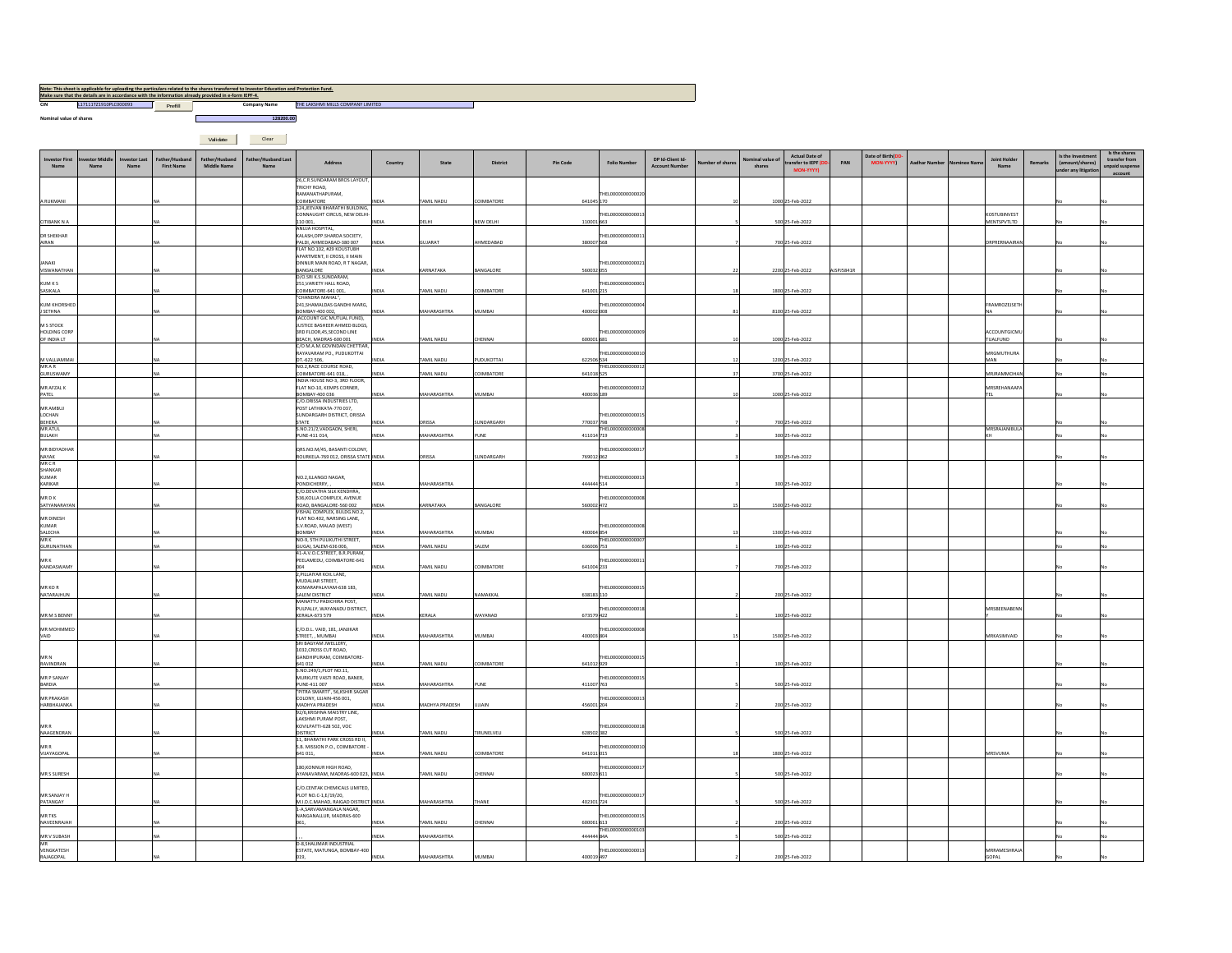|                                                                                            |                 | 10.MAHAVIRDHAM-B. GARODIA                                                      |             |                    |                  |            |                   |     |                   |  |                                  |  |  |
|--------------------------------------------------------------------------------------------|-----------------|--------------------------------------------------------------------------------|-------------|--------------------|------------------|------------|-------------------|-----|-------------------|--|----------------------------------|--|--|
|                                                                                            |                 | NAGAR, GHATKOPAR (EAST),                                                       |             |                    |                  |            | THEL000000000000  |     |                   |  | MRPRAVINNARA                     |  |  |
| MR VIJAY<br>NARAN PATEL                                                                    |                 | BOMBAY-400 077                                                                 |             | <b>ASHTRA</b>      |                  | 400077 192 |                   |     | 100 25-Feb-2022   |  | NPATEL                           |  |  |
|                                                                                            |                 | 70.KUTCHERI STREET<br>TIRUPATTUR, NORTH ARCOT                                  |             |                    |                  |            |                   |     |                   |  |                                  |  |  |
| MRS A RENUGA                                                                               |                 | AMBEDKAR DISTRICT, PIN CODE-                                                   |             |                    |                  |            | 'HEL000000000001  |     |                   |  |                                  |  |  |
| DEVI                                                                                       |                 | 635 601                                                                        | <b>DIA</b>  | AMIL NADU          | NORTH ARCOT      | 635601056  |                   |     | 300 25-Feb-2022   |  |                                  |  |  |
|                                                                                            |                 | E6, PANDIAN AVENUE, 123, NEW<br>MARKET ST, CHOOLAIMEDU,                        |             |                    |                  |            | EL000000000001    |     |                   |  |                                  |  |  |
| MRS ANURADHA<br>BHARATHAN<br>MRS ASHA                                                      |                 | CHENNAL                                                                        | <b>IDIA</b> | <b>FAMIL NADU</b>  | CHENNAL          | 600094 422 |                   |     | 200 25-Feb-2022   |  |                                  |  |  |
| PRAKASH                                                                                    |                 | DURGA PRASAD, PADUBIDRI-574<br>111, KARNATAKA STATE,                           | AIGV        | <b>ARNATAKA</b>    | ADUBIDRI         | 574111 444 | THEL000000000001  |     | 200 25-Feb-2022   |  | MRPRAKASHACH<br>ARYA             |  |  |
|                                                                                            |                 | 19,LADAKARA STREET, SHEVAPET                                                   |             |                    |                  |            | THEI 000000000000 |     |                   |  |                                  |  |  |
| MRS J LAKSHMI                                                                              |                 | SALEM-636 002.<br>T-1, CPWD QUARTERS,                                          | AIGV        | <b>FAMIL NADU</b>  | SALEM            | 636002 760 |                   |     | 700 25-Feb-2022   |  |                                  |  |  |
| MRS J<br>VIJAYALAKSHMI                                                                     |                 | 25, HADDOWS ROAD, MADRAS-                                                      |             |                    |                  |            | HELODOOOOOOOOO    |     |                   |  |                                  |  |  |
|                                                                                            |                 | 600 006.<br>JAGDISH MENSION, PLOT NO.939,                                      | VDIA        | <b>FAMIL NADU</b>  | CHENNAL          | 600006 013 |                   |     | 500 25-Feb-2022   |  |                                  |  |  |
| MRS LAXMI R                                                                                |                 | KISAN MARG, BARKAT COLONY,                                                     |             |                    |                  |            | HELODOOOOOOOO     |     |                   |  | <b>ADDAMESHKLIN</b>              |  |  |
| VASWANI                                                                                    |                 | <b>TONK FATAK, JAIPUR</b><br>RIMPARAMPIL, MANJADY                              | <b>DIA</b>  | <b>AJASTHAN</b>    | AIPUR            | 302015 609 |                   |     | 700 25-Feb-2022   |  | ARVASWANI                        |  |  |
| MRS LILY                                                                                   |                 | TIRUVALLA-689 105, KERALA                                                      |             |                    |                  |            | HELODOOOOOOOOO    |     |                   |  |                                  |  |  |
| VARUGHESE                                                                                  |                 | <b>STATE</b>                                                                   | NDIA        | KERALA             | PATHANAMTHITTA   | 689105847  |                   |     | 3700 25-Feb-2022  |  |                                  |  |  |
| MRS MARGRAT<br>ANTONY                                                                      |                 | ALOOR KOKKAN HOUSE, ARIMBU                                                     |             |                    |                  |            | THEI 00000000000  |     |                   |  |                                  |  |  |
|                                                                                            |                 | POST, TRICHUR-680 620,                                                         | INDIA       | KERALA             | TRICHUR          | 680620 902 |                   |     | 100 25-Feb-2022   |  |                                  |  |  |
|                                                                                            |                 |                                                                                |             |                    |                  |            |                   |     |                   |  |                                  |  |  |
|                                                                                            |                 | C/O.SUNIL KURAMBHATTI, PLOT<br>NO.44,RENUKA, OMKARESHWAR                       |             |                    |                  |            | HEL00000000000    |     |                   |  |                                  |  |  |
| MRS PRAMILA<br>MADHAV APTE                                                                 |                 | SOCIETY, SAHAKARNAGAR-1, PUNE                                                  | <b>IDIA</b> | <b>MAHARASHTRA</b> | UNE              | 411009 998 |                   |     | 6300 25-Feb-2022  |  |                                  |  |  |
|                                                                                            |                 | NO.T-68/A.30TH CROSS STREET<br>BESANT NAGAR, CHENNAI-600                       |             |                    |                  |            | HEL000000000001   |     |                   |  | MRSUMASABAR                      |  |  |
| MRS S<br>GNANAVALLI                                                                        |                 |                                                                                | <b>INA</b>  | <b>FAMIL NADU</b>  | <b>HENNAI</b>    | 600090 510 |                   |     | 1500 25-Feb-2022  |  | <b>ATHY</b>                      |  |  |
|                                                                                            |                 | 24, MASILAMANI ROAD, BALAJI<br>NAGAR, ROYAPETTAH, CHENNAI-                     |             |                    |                  |            | HEL000000000001   |     |                   |  |                                  |  |  |
| MRS S<br>VALLIAMMAL                                                                        |                 | 600 014.                                                                       | <b>IDIA</b> | TAMIL NADU         | CHENNAI          | 600014 484 |                   |     | 1100 25-Feb-2022  |  |                                  |  |  |
|                                                                                            |                 | 105, JEEVAN SHANTI APTS, I                                                     |             |                    |                  |            |                   |     |                   |  |                                  |  |  |
|                                                                                            |                 | FLOOR DINDAYAL ROAD, ANAND                                                     |             |                    |                  |            |                   |     |                   |  |                                  |  |  |
| MRS SUMA<br>SUBRAMANIA                                                                     |                 | NAGAR, VISHNU NAGAR POST,<br>DOMBIVLI (WEST) THANE                             |             | <b>HARASHTRA</b>   | HANE             |            | THEL000000000001  |     |                   |  | <b>MRTASUBRAM/</b><br><b>IAN</b> |  |  |
|                                                                                            |                 | NO 132 KRISHNA COLONY                                                          | NDIA        |                    |                  | 421202384  |                   |     | 500 25-Feb-2022   |  |                                  |  |  |
| <b>MRS VAIDEHI</b>                                                                         |                 | RAMANATHAPURAM.                                                                |             |                    |                  |            | THEL000000000001  |     |                   |  |                                  |  |  |
| KUMAR                                                                                      |                 | COIMBATORE-641 005<br>NO:294.EMBASSY HERITAGE, 8TH                             | <b>NDIA</b> | AMIL NADU          | <b>DIMBATORE</b> | 641005 553 |                   |     | 500 25-Feb-2022   |  |                                  |  |  |
| MS HEMADRI N                                                                               |                 | MAIN, MALLESHWARAM,                                                            |             |                    |                  |            | THEL00000000000   |     |                   |  |                                  |  |  |
| MEHTA                                                                                      |                 | BANGALORE                                                                      |             | ARNATAKA           | WGALORE          | 560055 141 |                   |     | 300 25-Feb-2022   |  |                                  |  |  |
|                                                                                            |                 | NO.2.BAZAAR STREET.                                                            |             |                    |                  |            | HEL0000000000     |     |                   |  |                                  |  |  |
| PL BALAMBAL<br>SMT D                                                                       | S P PALANIAPPAN | RIDHACHALAM, , SOUTH ARCOT                                                     | <b>IDIA</b> | AMIL NADU          | OUTH ARCOT       | 606001124  |                   |     | 500 25-Feb-2022   |  |                                  |  |  |
| CHANDRAKANT                                                                                |                 | 124.A NARAYANA GURU ROAD,                                                      |             |                    |                  |            |                   |     |                   |  |                                  |  |  |
|                                                                                            |                 | AIBABA COLONY, COIMBATORE,<br>A 18 ANAND FLATS, 50 LATTICE                     | <b>IDIA</b> | AMIL NADU          | <b>DIMBATORE</b> | 641011020  |                   |     | 3000 25-Feb-2022  |  |                                  |  |  |
| SMT G                                                                                      |                 | BRIDGE ROAD, TIRUVANMIYUR,                                                     |             |                    |                  |            | THEL00000000000   |     |                   |  |                                  |  |  |
|                                                                                            |                 |                                                                                |             |                    |                  |            |                   |     |                   |  |                                  |  |  |
| SULOCHANA                                                                                  |                 | MADRAS                                                                         |             | AMIL NADU          | HENNAL           | 600041506  |                   |     | 500 25-Feb-2022   |  |                                  |  |  |
| SMT                                                                                        |                 | W/O T.L.RADHAKRISHNAN<br>CHETTIAR, 1669,TRICHY ROAD,                           |             |                    |                  |            | THEL00000000000   |     |                   |  |                                  |  |  |
| GOKULABAI                                                                                  |                 | COIMBATORE-641 045,                                                            |             | MIL NADU           | <b>DIMBATORE</b> | 641045 798 |                   |     | 200 25-Feb-2022   |  |                                  |  |  |
| SMT H VIMALA                                                                               |                 | W/O K HARIRAM 32 MARKET<br>STREET, GUGAI, SALEM                                | NDIA        | <b>AMIL NADU</b>   | SALEM            | 636006 979 | THEL00000000000   |     | 1600 25-Feb-2022  |  |                                  |  |  |
|                                                                                            |                 | FLAT NO.52, ANKUR GRAND, (NEX                                                  |             |                    |                  |            |                   |     |                   |  |                                  |  |  |
| SMT P S                                                                                    |                 | TO BREEZE HOTEL), 252.<br>POONAMALLEE HIGH                                     |             |                    |                  |            | THEL00000000000   |     |                   |  | PSBALASUBRAN                     |  |  |
|                                                                                            |                 | ROAD, KILPAUK, CHENNA                                                          | <b>NDIA</b> | AMIL NADU          | HENNAI           | 600010876  |                   |     | 100 25-Feb-2022   |  | MANA                             |  |  |
| CHANDRA<br>SAKUNTHALA                                                                      |                 | NO.BE-170,JANAKPURI, NEW                                                       |             |                    |                  |            | THEL00000000000   |     |                   |  |                                  |  |  |
|                                                                                            |                 | DELHI-110 058, ,                                                               | <b>IDIA</b> | ELHI               | NEW DELHI        | 110058768  |                   |     | 700 25-Feb-2022   |  | RIVPSUR                          |  |  |
| SURI<br>SMT<br>SUBALAKSHMI                                                                 |                 | KOTTARAM, PAZHAVEEDU,                                                          |             |                    |                  |            | THEL00000000000   |     |                   |  |                                  |  |  |
| RAMDAS                                                                                     |                 | ALAPPUZHA-688 009,                                                             | NDIA        | KERALA             | ALLEPPEY         | 688009 366 |                   |     | 4500 25-Feb-2022  |  |                                  |  |  |
| SRI A                                                                                      |                 | S/O V.ARTHANARI CHETTIAR, NEW<br>NO.8/1144, TRICHY ROAD,                       |             |                    |                  |            | THEL00000000000   |     |                   |  |                                  |  |  |
|                                                                                            |                 | COIMBATORE                                                                     | <b>IDIA</b> | AMIL NADU          | <b>DIMBATORE</b> | 641045 145 |                   |     | 600 25-Feb-2022   |  |                                  |  |  |
|                                                                                            |                 | 6/22 PULIAKULAM ROAD,<br>COIMBATORE-18,,                                       | NDIA        | AMIL NADU          | <b>OIMBATORE</b> | 641018 267 | THELODOOOOOOOOO   | 112 | 11200 25-Feb-2022 |  |                                  |  |  |
|                                                                                            |                 |                                                                                |             |                    |                  |            |                   |     |                   |  |                                  |  |  |
|                                                                                            |                 | CANARA BANK, KALBADEVI,<br>BOMBAY,                                             | NDIA        | <b>MAHARASHTRA</b> |                  | 444444 056 | HEL00000000000    |     | 2200 25-Feb-2022  |  |                                  |  |  |
| JACADEESAN<br>SRICV<br>KANNAPPAN<br>SRIH<br>VISWANATHA<br><b>GADHIAR</b><br>SRI K S ALAGIR |                 | PETHICHETTI PURAM, 3RD STREET                                                  |             |                    |                  |            | <b>THEL00000</b>  |     |                   |  |                                  |  |  |
| SWAMY                                                                                      |                 | TIRUPUR<br>PETHICHETTIPURAM, 3RD                                               | <b>AIOL</b> | <b>TAMIL NADLL</b> | FRIVAR           | 638601 133 |                   |     | 700 25-Feb-2022   |  |                                  |  |  |
|                                                                                            |                 | FLOOR,TIRUPUR-1, COIMBATORE-                                                   |             |                    |                  |            | HELODOOOOOOOO     |     |                   |  |                                  |  |  |
|                                                                                            |                 |                                                                                | AIGV        | MAHARASHTRA        |                  | 444444 823 |                   |     | 700 25-Feb-2022   |  |                                  |  |  |
| SRI K S<br>ALAGIRISAMY<br>SRI K S<br>VENKATARAM                                            |                 | 32,4TH MAIN ROAD, KASTURBA                                                     |             |                    |                  |            | HELODOOOOOOOO     |     |                   |  |                                  |  |  |
|                                                                                            |                 | NAGAR, ADYAR, MADRAS-600020,                                                   | NDIA        | <b>TAMIL NADU</b>  | CHENNAL          | 600020 834 |                   |     | 700 25-Feb-2022   |  |                                  |  |  |
| N<br>SRI K SURYA<br>NARAYANA                                                               |                 | 108, WEST SAMBANDAM ROAD,<br>R.S.PURAM, COIMBATORE-641                         |             |                    |                  |            | THEI 000000000000 |     |                   |  |                                  |  |  |
|                                                                                            |                 | 002                                                                            | AIGV        | TAMIL NADU         | COIMBATORE       | 641002 879 |                   |     | 700 25-Feb-2022   |  |                                  |  |  |
| PRAKASH<br>SRI<br>KUNDANMAL                                                                |                 | C/O VINA AGENCIES, 164-A,                                                      |             |                    |                  |            | HELODOOOOOOOO     |     |                   |  |                                  |  |  |
| CHUNNILAL                                                                                  |                 | DEMELLOW ROAD, MADRAS,<br>NEW NO.19, (OLD NO.7),                               | <b>NDIA</b> | TAMIL NADU         | CHENNAL          | 600012 599 |                   |     | 500 25-Feb-2022   |  |                                  |  |  |
|                                                                                            |                 | V GANGADHARA MUDALI STREET                                                     |             |                    |                  |            |                   |     |                   |  |                                  |  |  |
|                                                                                            |                 | NUNGAMBAKKAM, CHENNAI-600                                                      | NDIA        |                    |                  |            | HEL00000000000    |     |                   |  | <b>SMTKAMALANA</b>               |  |  |
|                                                                                            |                 |                                                                                |             | <b>TAMIL NADU</b>  | CHENNAI          | 600034305  |                   |     | 1000 25-Feb-2022  |  | RAYANAN                          |  |  |
|                                                                                            |                 | 31. GANDHI IRWIN ROAD.                                                         |             |                    |                  |            | THEL00000000000   |     |                   |  |                                  |  |  |
| SARMA                                                                                      |                 | EGMORE, MADRAS,                                                                | NDIA        | <b>AMIL NADU</b>   | HENNAI           | 600008 657 |                   |     | 700 25-Feb-2022   |  |                                  |  |  |
|                                                                                            |                 | 5/A, OPP TO NOS 7 & 8, BHALAJEE                                                |             |                    |                  |            |                   |     |                   |  |                                  |  |  |
| SRI R A                                                                                    |                 | STREET, RAJAJI NAGAR,<br><b>ILLIVAKKAM MADRAS</b>                              |             | AMIL NADU          | <b>HENNAI</b>    | 600049877  | THEL000000000000  |     | 900 25-Feb-2022   |  |                                  |  |  |
| SRI M R<br>NARAYANAN<br>SRI P G<br>DWARAKANATH<br>VEERASWAMY<br>SRI S                      |                 | C/O TR R VESSELS SHOP.                                                         |             |                    |                  |            | THEL00000000000   |     |                   |  |                                  |  |  |
|                                                                                            |                 | ARAIKUDI-1,,<br>HINNAPPAMPATTI P.O. VIA-                                       | NDIA        | <b>HARASHTRA</b>   |                  | 444444 461 | THEL0000000000    |     | 8200 25-Feb-2022  |  |                                  |  |  |
| SUDARSANAM<br>SRI T R<br>SRINIVASAN                                                        |                 | THARAMANGALAM, SALEM DT,                                                       | INDIA       | MAHARASHTRA        |                  | 444444 454 |                   |     | 2200 25-Feb-2022  |  |                                  |  |  |
| SRI V S<br>SHANMUGAM                                                                       |                 | S/O V.C.SUBBIAH GOUNDER,<br>V.C.S.HOUSE, GNANAMBIKAI<br>MILLS POST, COIMBATORE | NDIA        | TAMIL NADU         | <b>OIMBATORE</b> | 641029 289 | THEI 000000000000 |     | 6700 25-Feb-2022  |  |                                  |  |  |